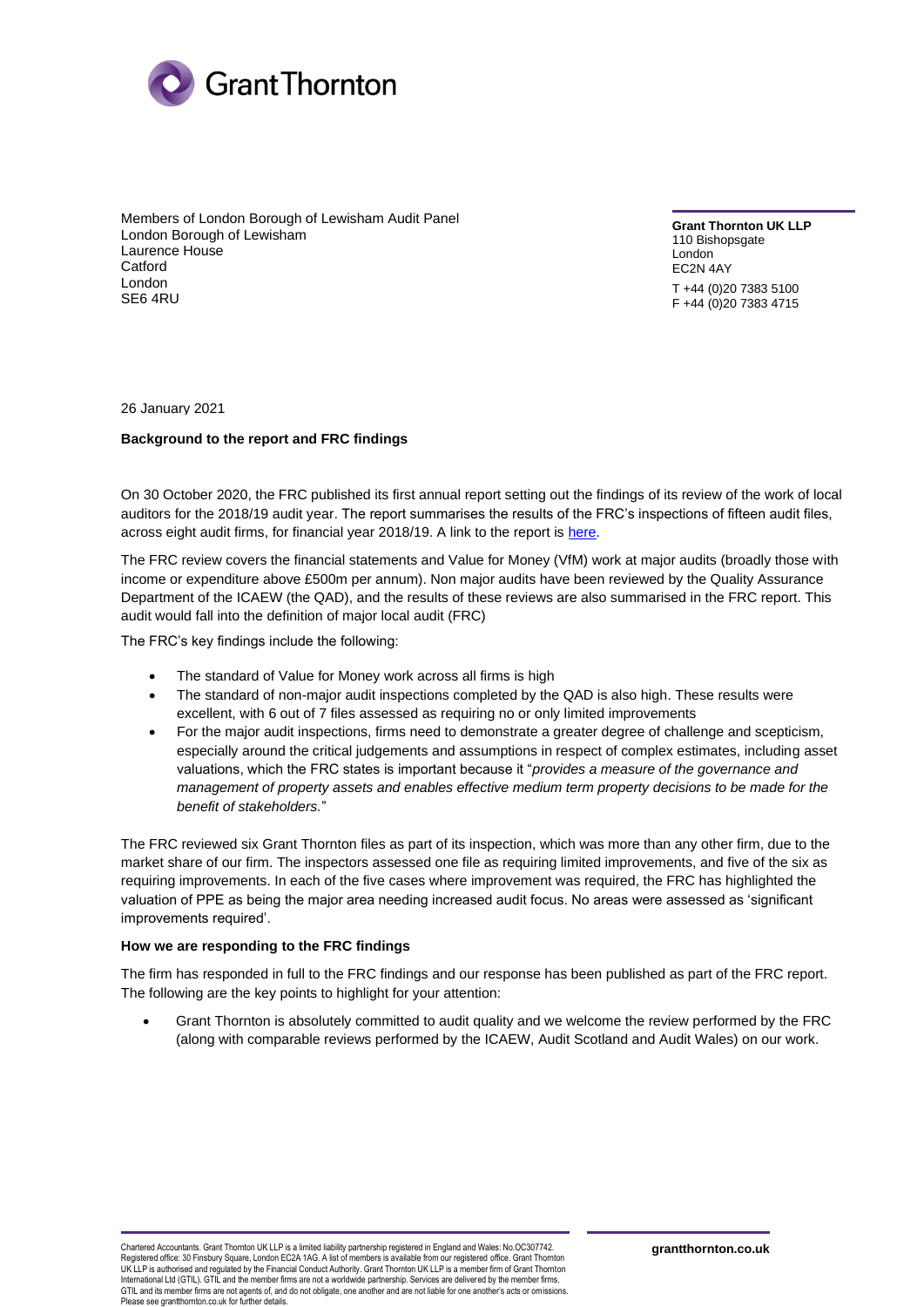- The FRC reviewed 6 VFM files. We are delighted to note that all of these required no more than only limited improvements. The review feedback which we received from the QAD was similarly impressive. These are excellent results, and we are proud of the work we have delivered. Like Sir Tony Redmond, we believe that strong VfM work is at the heart of good local audit. We take VfM work seriously, invest time and resources in getting it right, and are not afraid to give difficult messages. In the last year alone, we have issued two Reports in the Public Interest at major audits as well as numerous Statutory Recommendations and Adverse VfM Conclusions. The inspection results, which the FRC have not included in this element of their report, illustrate how strong we are at VfM. With the new Code coming into effect for 2020/21, we have already updated and revised our approach and have trained all our people in the new approach already.
- In terms of our work on the financial statements inspected by the FRC at major local audits, and in particular in respect of, eg, asset valuations, we recognise that we need to make improvements and are investing heavily to do so. We are also very mindful, when performing our work, that local authority auditors have different roles and responsibilities to commercial auditors, and that users of the local authority financial statements have different priorities from corporate shareholders.
- Regarding our work on asset valuations, we are aware that the sector has raised the over-auditing of asset valuations (also known as Property, Plant and Equipment (PPE)) as a concern, as highlighted by Sir Tony Redmond. The FRC has given its view as our formal regulator, and we are required to abide by this. We therefore take those findings very seriously. Indeed, we have already undertaken extensive work over the past eighteen months to respond to previous comments made by the FRC and to implement our Quality Investment Plan in 2019, with a further update in 2020. This includes the fundamental reengineering of our approach to the audit of PPE, the increased use of auditor's experts for valuations, and an enhanced programme of training, guidance and support for our teams, all of which the FRC have been fully briefed on. It was not possible to have all of these changes fully in place for the 2018/19 financial year (which is the year of review in the FRC report) but arrangements were in place for 2019/20. We will continue to drive further improvement as part of our ongoing commitment to quality and to address the FRC findings, which will require further audit work and challenge in this area.

Notwithstanding the above, we note the comments of Sir Tony Redmond in his recent inspection that where statutory adjustments apply, then '*these valuations have no immediate impact on the cost of delivering services or on the financial resilience of a local authority*.' We will work with CIPFA to help it develop alternative ways that local authority accounts can be presented.

Excluding PPE related findings, there were five other areas in which key findings were identified across six financial statements reviews at major local audited bodies. The FRC has also highlighted EQCR, fraud risk factors and completeness of expenditure as its other key findings.

Completeness and accuracy of expenditure was raised by the FRC on two audits and fraud risks raised on three audits. A common issue in each case was that the auditor needed to evidence better their risk assessment and conclusions. In respect of fraud the FRC highlighted the need to improve on the sufficiency of testing including sample sizes. For expenditure, the FRC highlighted the need to disaggregate debits and credits and ensure the completeness of the populations. We are addressing all these points in our ongoing training.

We will continue to develop and improve our audit approach and provide appropriate training for the other areas identified by the FRC in this year's inspections. We currently apply Root Cause analysis to all internal and external files that require significant improvement. We ensure that we respond to any underlying issues in a systematic manner, through our Quality Investment Plan. We also undertake a Root Cause review on all of our QAD reviews. These results were excellent, with 6 out of 7 files assessed as requiring no or limited improvements. We will be keen to capture the learning from these including what went well and how we can build on this further.